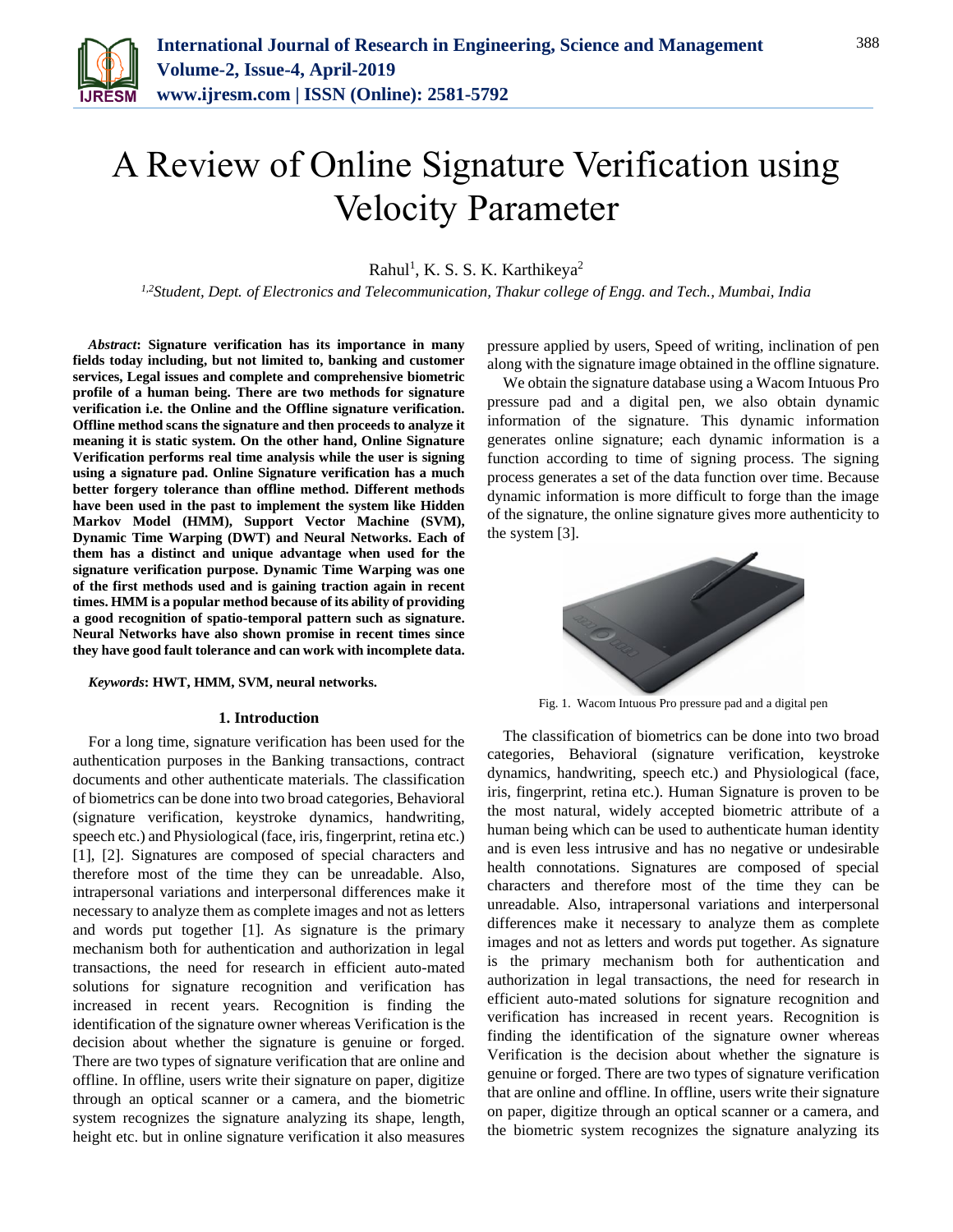

shape, length, height etc. but in online signature verification it also measures pressure applied by users, Speed of writing, inclination of pen along with the signature image obtained in the offline signature  $[1]$ ,  $[2]$ ,  $[5]$ .

# *A. HMM (Hidden Markov Model)*

HMMs have been used in a multitude of application areas such as signal processing, speech recognition, pattern recognition and is successfully implemented in signature verification as well. HMM is an effective statistical modeling approach in which an observable sequence is generated by the underlying process. HMM, a generalization of Markov Model is a robust method for modeling the variability of distinct time random signals if the time information is accessible. Since, HMM can handle time duration signals variation, for instance, signatures speech etc., it is prominent for signature and speech recognition applications. In HMM, the division of signing process into multiple states is made that makes up a Markov chain [4], [5]. A sequence of probability distributions of the different features are taken that are implied in the verification task and matching is performed on it. Signature's likelihood is the measure used in these verification systems to determine the verification score which is then normalized to get a threshold value. It shows whether a given signature (test) is genuine or forged. The model using HMM in signature verification consist of States (genuine or forged) and Observations (x, y coordinates, pressure etc.). The drawback of applying HMM in signature verification is that it needs huge features to be set in huge number. Also, the amount of data in training the model is very large thus resulting in a very high time complexity. Adding additional parameters such as speed, acceleration, mass center, inertia axis, linear and circular segments length, curvature radii, etc. would result in a large EER improvement of the system, satisfying commercial requirements [4]-[6].

#### *B. SVM (Support Vector Machine)*

The Support vector machines (SVMs) is one of the learning models, it is used for classification and regression analysis.

In this learning model the data points are represented as points in space. It is represented in such a way that the points obtained from different categories are separated by a plane called hyperplane. New data is mapped into same space and their location which is like the plane, it is used to predict which categories each of the point belongs to, with the plane that are belonged to the decision boundary. In the case where the decision boundary needs to be non-linear i.e. where classes which cannot be separated through a straight line, SVM also could project the space by a function which is non-linear in nature, lifting the data to a space with a higher dimension where a linear decision boundary do work of separating classes [10].

An SVM classifies data through finding the best hyperplane that separates all data points of one class by those of the other class. The best hyperplane for an SVM is the one with the largest margin between the two classes. Margin is the maximal width of the slab parallel to the hyperplane that do not have any interior data points.

In the one-class SVM, the support vector model is to be trained on data that consist of only one class, which is the "normal" class. It inherits the properties of normal cases and from these properties we can predict which examples are unlike the normal examples [10].

That is in our case, we have only genuine signature and the model is trained depending on this training data. It will infer properties of genuine signature and while testing it will check whether the sample has the properties same as the genuine signature and depending on that then it will identify that whether the signature is genuine, or it is forged [10].

# *C. DTW (Dynamic Time Warping)*

DTW is a very popular technique for implementing signature verification. This method determines the similarity between two time varying sequences. DTW can efficiently determine the most optimal distance between two sequences even if the accelerations of these time varying patterns are different. The most important feature of DTW is its ability to compute fast which makes it the most popular method in signature verification. It does not require huge data for training. It simply takes two sequences of time varying data or features and compares them and finds an optimal similarity between the twosample set. DTW uses a dynamic programming strategy that can manage the variability on the signatures length. In this method two signature samples are taken as sequences where points are taken in different discrete times.  $S = \{s1, s2, \ldots, sn\}$ ,  $T = \{t1, t2, \ldots, t^m\}$  are two time varying sequences that represents the value of the features at 1st,2nd and nth time. S is the sample signature stored in the database and T is the test signature sample. The time complexity of DTW is  $O(n2)$  where n is the number of points in the sequence. Although DTW is a fast technique but if the points taken on the sequence is very large then the time taken to compute the results in DTW becomes very high and therefore a variation of DTW i.e. VQ-DTW is used. VQ stand for vector Quantization. In this method clustering of some points that are in the same region are clustered together thus reducing the time complexity of algorithm [9].

#### *D. Neural networks*

A neural network is an information processing system. It consists of massive simple processing units with a high degree of interconnection between each unit. The processing units work cooperatively with each other and achieve massive parallel distributed processing. The design and function of neural networks simulate some functionality of biological brains and neural systems. The advantages of neural networks are their adaptive-learning, self-organization and faulttolerance capabilities. For these outstanding capabilities, neural networks are used for signature verification applications. Some of the best neural models are back-propagation, high-order nets, time-delay neural networks and recurrent nets [8], [11].

Normally, only feed-forward networks are used for signature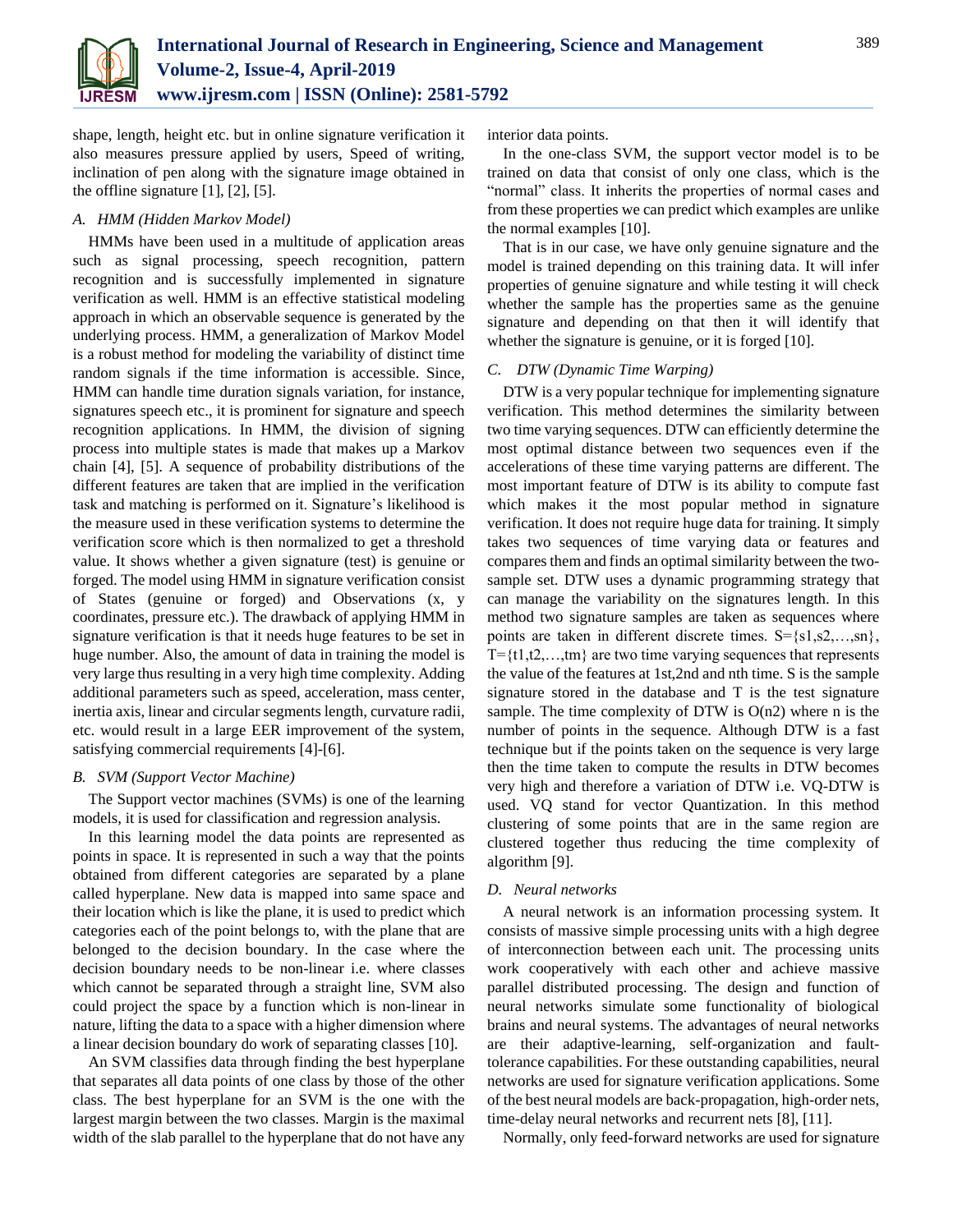

verification. Feed-forward means that there is no feedback to the input. Like the way that human beings learn from mistakes, neural networks also could learn from their mistakes by giving feedback to the input patterns. This kind of feedback would be used to reconstruct the input patterns and make them free from error; thus, increasing the performance of the neural networks. Of course, it is very complex to construct such types of neural networks. These kinds of networks are called as auto associative neural networks. As the name implies, they use back-propagation algorithms. One of the main problems associated with back-propagation algorithms is local minima. In addition, neural networks have issues associated with learning speed, architecture selection, feature representation, modularity and scaling. But one of the advantage of Neural Network is its ability to generalize the new data and having a good fault tolerance [11].

# **2. Data acquisition and pre-processing**

Data acquisition is required to acquire the signature of the user which can be based on a variety of input tools. Data acquisition process is a process where the real time inputs of signature from the digitizing tablet and the special pen are read into the CPU for processing and to store the signature in the database which called Signature database. The digitizing tablet is sending the real time inputs to the CPU for further processing and storage. Electronic pens are generally used for detecting position, velocity, acceleration, pressure, pen inclination, and writing forces. Some input devices use ink pen, which is exactly like using a conventional pen on standard paper positioned on the tablet. In this case, the pen produces conventional handwriting using ink, while producing an exact electronic replica of the actual handwriting [5], [7].

Pre-processing techniques used with online signature's features vary a great deal and may involve noise reduction, normalization, alignment, segmentation, translation, rotation and scaling invariant transformations. In, Gaussian filtering is used for noise reduction, while in, signature normalization is realized by employing Fourier Transform. Alignment based on the mass centre and the principal axis of inertia is applied in. Length-, time-based or pen up are some of the examined options for signature segmentation. More advanced techniques, such as those based on signatures geometric characteristics, mainly use geometric extreme points [5].

In the preprocessing phase, generally the input data is based on techniques originating from standard signal processing algorithms. Typical preprocessing algorithms involves filtering, noise reduction, and smoothing. Fourier transform, mathematical morphology, and Gaussian functions are generally used for the preprocessing phase.

An important preprocessing step, of signature verification, is segmentation. It is a complex task since different signatures produced by the same writer can differ from each other due to local stretching, compression, omission or additional parts. Due of this, specific attention has been devoted to signature

segmentation, and several techniques have been proposed. In general, some segmentation techniques derive from specific characteristics of handwritten signatures and reflect specific handwriting models. Some segmentation techniques are penup/pen-down, angular and curvilinear velocity [5], [8].

# **3. Feature extraction**

One of the most important processes in signature verification is feature extraction. Since, the data in online signature verification is represented as a series of points, features are extracted from a sequence of points. After pre-processing, features such as x & y coordinates, pen status, pressure etc. are extracted from the input signatures for each segment. New features such as velocity of  $x (vx)$  and velocity of  $y (vy)$  etc. can be derived from these signatures. The features that are not reverse engineered by any imposter, & maximize the interpersonal variability and minimize the intrapersonal variability, need to be selected and saved in the database as reference signature along with the calculated threshold value [10].

Normally Parameters are classified into two main categories: global parameters and local parameters. Global parameters concern the whole signature. The typical global parameters are total time duration of a signature, number of components, global orientation of the signature, coefficients obtained by mathematical transforms, number of pen lifts, etc. Local parameters concern features extracted from specific parts of the signature. It depends on the level of detail considered, local parameters can be divided into component-oriented parameters, which are extracted at the level of each component (i.e., height to width ratio of the stroke, relative positions of the strokes, stroke orientation, etc.), and pixel-oriented parameters, which are extracted at pixel level (i.e., grid-based information, pixel density, grey-level intensity, texture, etc.).

Generally Position, velocity, and acceleration functions are used for online signature verification. Position, velocity, and pen inclination functions are consistent features in online signature verification, when a distance-based consistency model is applied. This model starts from the consideration that the characteristics of a feature must also be estimated by using the distance measure associated to the feature itself [8].

But recently pressure and force functions are widely becoming popular and specific devices have been developed to capture these functions directly during the signing process. Pressure information can be registered with respect to various velocity bands. It has been exploited for signature verification in order to take advantage of inter feature dependencies.

# *A. Database*

There are multiple database available for signature verification, one such database is.

*SUSIG:* It is a new online signature database which is available for use in developing or testing signature verification systems. The SUSIG database consists of two parts, collected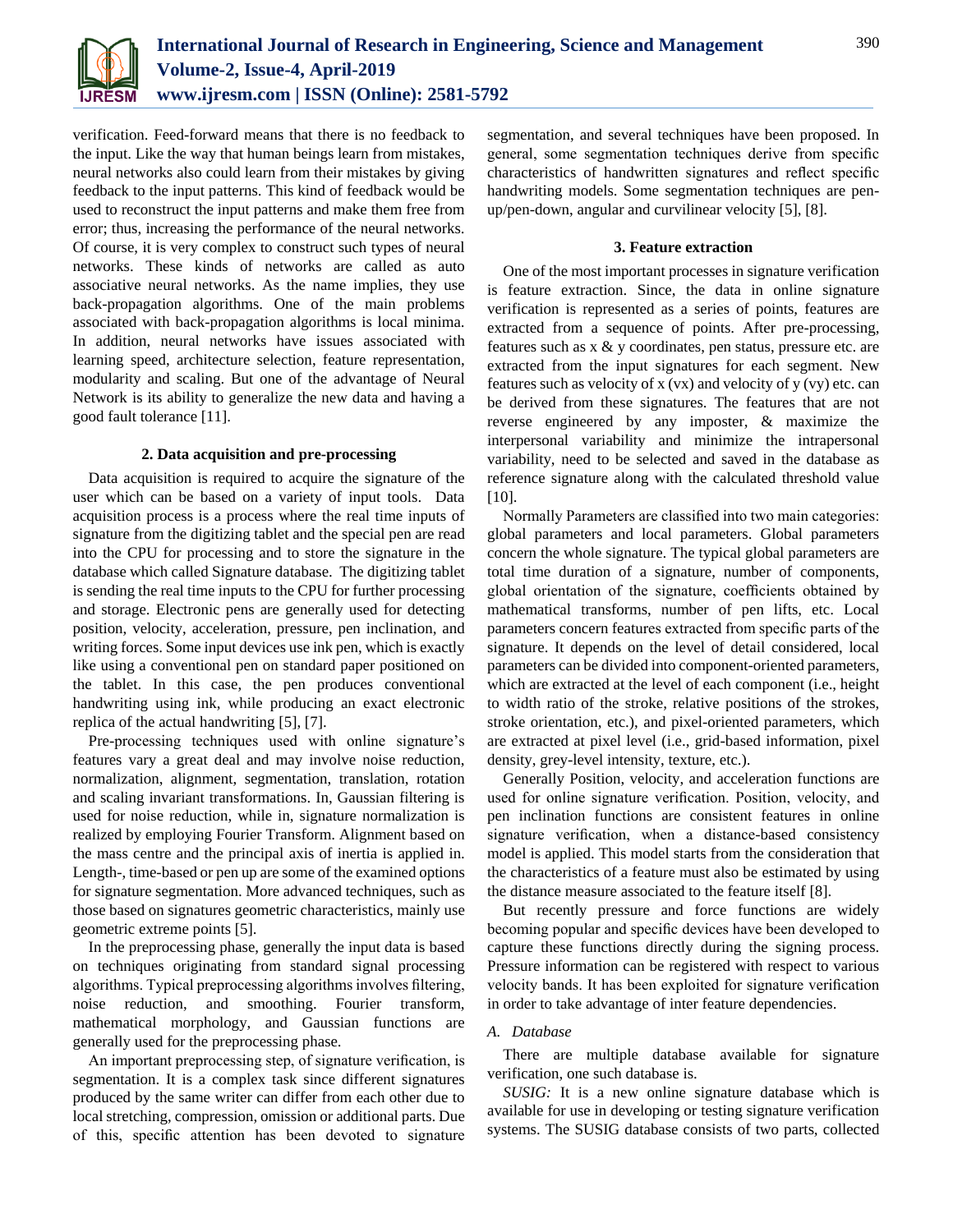

| Table 1                      |
|------------------------------|
| Comparison of the techniques |

| Techniques                      | <b>Attributes</b>                                                                          |                                                                                                    |                                                                                                                                                                                                              |
|---------------------------------|--------------------------------------------------------------------------------------------|----------------------------------------------------------------------------------------------------|--------------------------------------------------------------------------------------------------------------------------------------------------------------------------------------------------------------|
|                                 | Advantages                                                                                 | Disadvantages                                                                                      | Appropriateness in signature Verification                                                                                                                                                                    |
| Hidden Markov                   | HMM can manage signals of                                                                  | If samples are less in number, it                                                                  | Because HMM is computationally less complex, it is very popular                                                                                                                                              |
| Model (HMM)                     | different time durations.                                                                  | does not perform well                                                                              | and gives quite accurate results.                                                                                                                                                                            |
|                                 | Can be trained automatically                                                               |                                                                                                    |                                                                                                                                                                                                              |
|                                 | computationally<br>less<br>It<br>is<br>complex                                             |                                                                                                    |                                                                                                                                                                                                              |
| Support Vector<br>Machine (SVM) | Generalization<br>Good<br>It has<br>Properties                                             | Direct decision problem cannot<br>extended to multi class<br>he.<br>problem                        | Since it is a direct decision problem and signature verification is<br>also a direct decision problem that either the signature belongs to<br>genuine class or forgery class therefore it is appropriate for |
|                                 | Convex objective function with                                                             | In SVM training time is quite                                                                      | signature verification problem.                                                                                                                                                                              |
|                                 | efficient training algorithm                                                               | long                                                                                               |                                                                                                                                                                                                              |
|                                 | SVM is good for smaller number                                                             | Parameter selection is also quite                                                                  |                                                                                                                                                                                                              |
|                                 | of training samples                                                                        | difficult                                                                                          |                                                                                                                                                                                                              |
| Neural<br><b>Networks</b>       | It has the ability to work with<br>incomplete knowledge and has a<br>good fault tolerance. | Complexities<br>with<br>increase<br>increase in neurons. Also, it is<br>computationally expensive. | A neural network can create its own interpretation of the input data<br>thus making it useful for signatures which have interclass<br>variations                                                             |
| Time<br>Dynamic<br>Warping      | Robust distance measurements<br>for<br>accurate<br>pattern<br>are<br>classification        | Memory space problem                                                                               | This method can be effectively applicable to this problem since this<br>would not require too many samples of input signatures to be<br>stored and nonlinear time variations that persists even for genuine  |
|                                 | Non-linear time variations of<br>time series are reduced                                   | training data is too large,<br>If<br>performance of DTW degrades                                   | signatures can be reduced.                                                                                                                                                                                   |
|                                 | DTW is Fast                                                                                | Each sample must have its own                                                                      |                                                                                                                                                                                                              |
|                                 |                                                                                            | reference template                                                                                 |                                                                                                                                                                                                              |

using different pressure sensitive tablets.

The SUSIG database consists of two parts: Visual and Blind subcorpora. Signatures in the Visual subcorpus were collected using a pressure sensitive tablet with built in LCD display such that people could see their signatures while signing. On the other hand, no visual feedback was available for the Blind subcorpus.

The Blind subcorpus was collected approximately 4 years before the Visual subcorpus; as a result, the people who donated to the two subcorpora are largely different. However, the people who donated signatures are from the same demographics, resulting in similar signature complexity.

The Visual subcorpus, which is collected with a tablet with built-in LCD display, consists of signatures donated by 100 unique signers (29 women  $& 71$  men). Most of the signers were students & faculty members of Sabanci University with ages varying between 21 and 52 years old. Each subject was briefly informed of the purpose of the data collection without further information about the working principles of an online signature verification system. A total of 10 skilled forgeries (5 skilled and 5 highly skilled) were collected for each person in the Visual subcorpusa total of 10 skilled forgeries (5 skilled and 5 highly skilled) were collected for each person in the Visual subcorpus.

The Blind subcorpus was collected prior to the Visual subcorpus and is named after the fact that the collection was done on a tablet without LCD display. The subcorpus consists of signatures donated by 100 individuals (25 women & 65 men), most of whom were students & faculty members of Sabanci University, with ages varying between 20 and 50 years old.

#### **4. Conclusion**

This paper provides an overview of some popular methods

used in signature verification like HMM, SVM and Neural Networks. The advantages and disadvantages of these methods are given, it gives an estimate of which method should be used in which case. HMM performs stochastic matching of a model and a signature using a sequence of probability distributions of the features along the signature. After going through literature and research papers, we have concluded that a Hidden Markov Model operates at the best efficiency for signature verification at 6 States and 32 Symbols. It is evident from different papers that hidden markov model method is worthy of further research in order to obtain better performance.

#### **References**

- [1] Akondi Vyasa Bharadwaja, "The Analysis of Online and Offline Signature Verification Techniques to Counter Forgery," in Indian Journal of Science and Technology, vol. 8, no. 20, pp. 1-7, August 2015.
- [2] Franck Leclerc and Rejean Plamondon, "Automatic Signature Verification: The State of the Art-1989-1993, Canada.
- [3] Bryan Found Netherlands Forensic Institute, The Hague, The Netherlands and Forensic Science Institute, Ministry of Justice, Shanghai, China presented Signature Verification Competition for Online and Offline Skilled Forgeries.
- [4] Igarza J.J., Goirizelaia I., Espinosa K., Hernáez I., Méndez R., Sánchez J. (2003) Online Handwritten Signature Verification Using Hidden Markov Models. In: Sanfeliu A., Ruiz-Shulcloper J. (eds) Progress in Pattern Recognition, Speech and Image Analysis. CIARP 2003. Lecture Notes in Computer Science, vol. 2905. Springer, Berlin, Heidelberg.
- [5] K. Barkoula, G. Economou and S. Fotopoulos, "Online signature verification based on signatures turning angle representation using longest common subsequence matching," International Journal on Document Analysis and Recognition, vol. 16, no. 3, pp. 261-272, September 2013.
- [6] L. Yang, B.K. Widjaja, R. Prasad, Application of hidden Markov models for signature verification, Pattern Recognition, Volume 28, Issue 2, 1995, Pages 161-170.
- [7] D. Impedovo and G. Pirlo, "Automatic Signature Verification: The State of the Art," in *IEEE Transactions on Systems, Man, and Cybernetics, Part C (Applications and Reviews)*, vol. 38, no. 5, pp. 609-635, Sept. 2008.